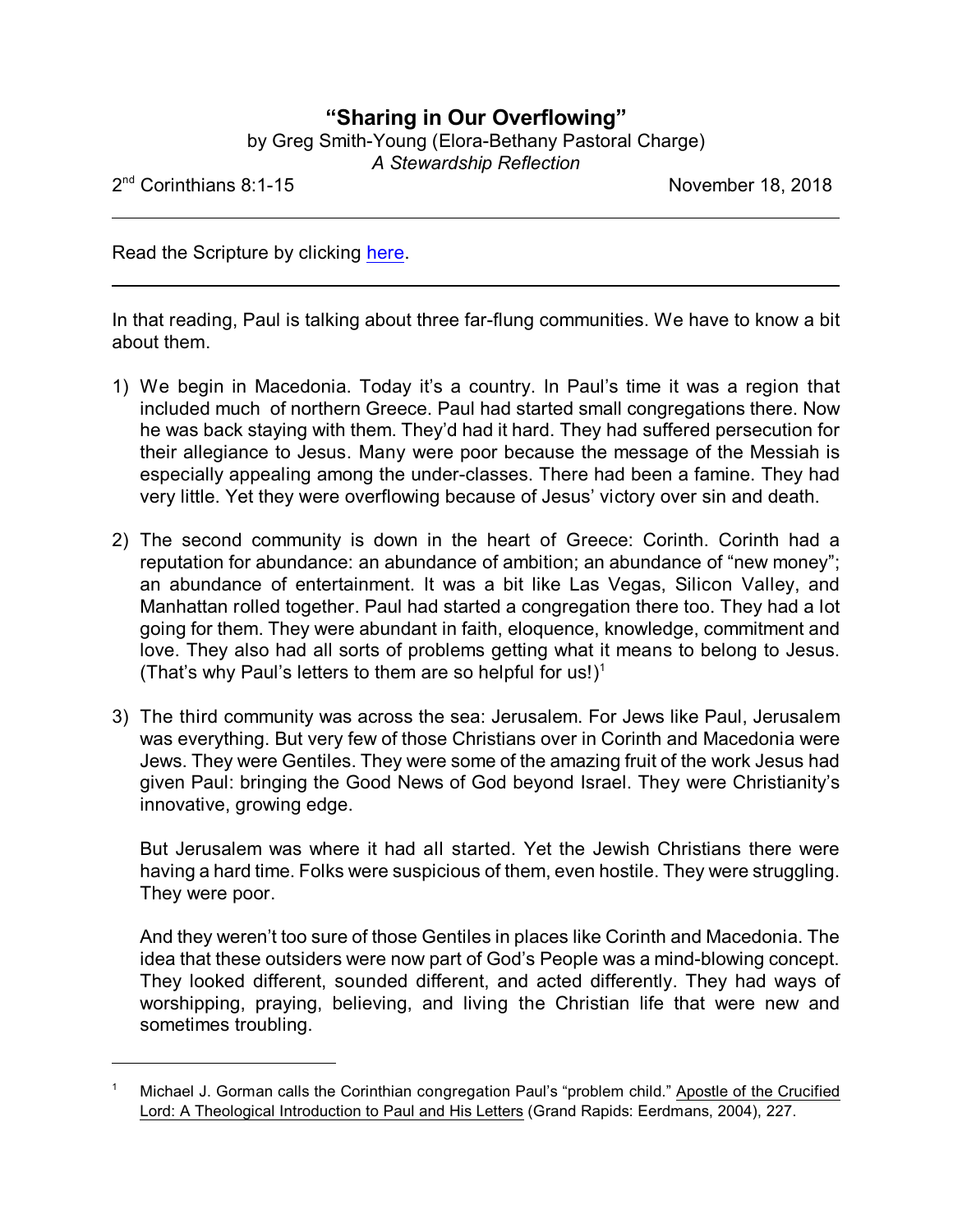What could hold them together?

It was this: God had given them an abundance to share.

Since those days, the Jesus-movement has gone global. The mission Jesus gives us to "make disciples of all nations" is bearing fruit.

II

This map predicts the number of Christians in each country by  $2020<sup>2</sup>$ . The larger the circle, the more Christians. As we'd expect, there will be large numbers in the US, Europe and Russia. But look at Mexico, Brazil, Nigeria, Congo, Ethiopia, China and the Philippines.



<sup>&</sup>lt;sup>2</sup> Compiled with data from Christianity in its Global Context, 1970–2020: Society, Religion, and Mission, Center for the Study of Global Christianity (South Hamilton, MA: Gordon-Conwell Theological Seminary, 2013) [www.gordonconwell.edu/ockenga/research/documents/](http://www.gordonconwell.edu/ockenga/research/documents/1ChrPop_2020_map.pdf) 1ChrPop\_2020\_map.pdf.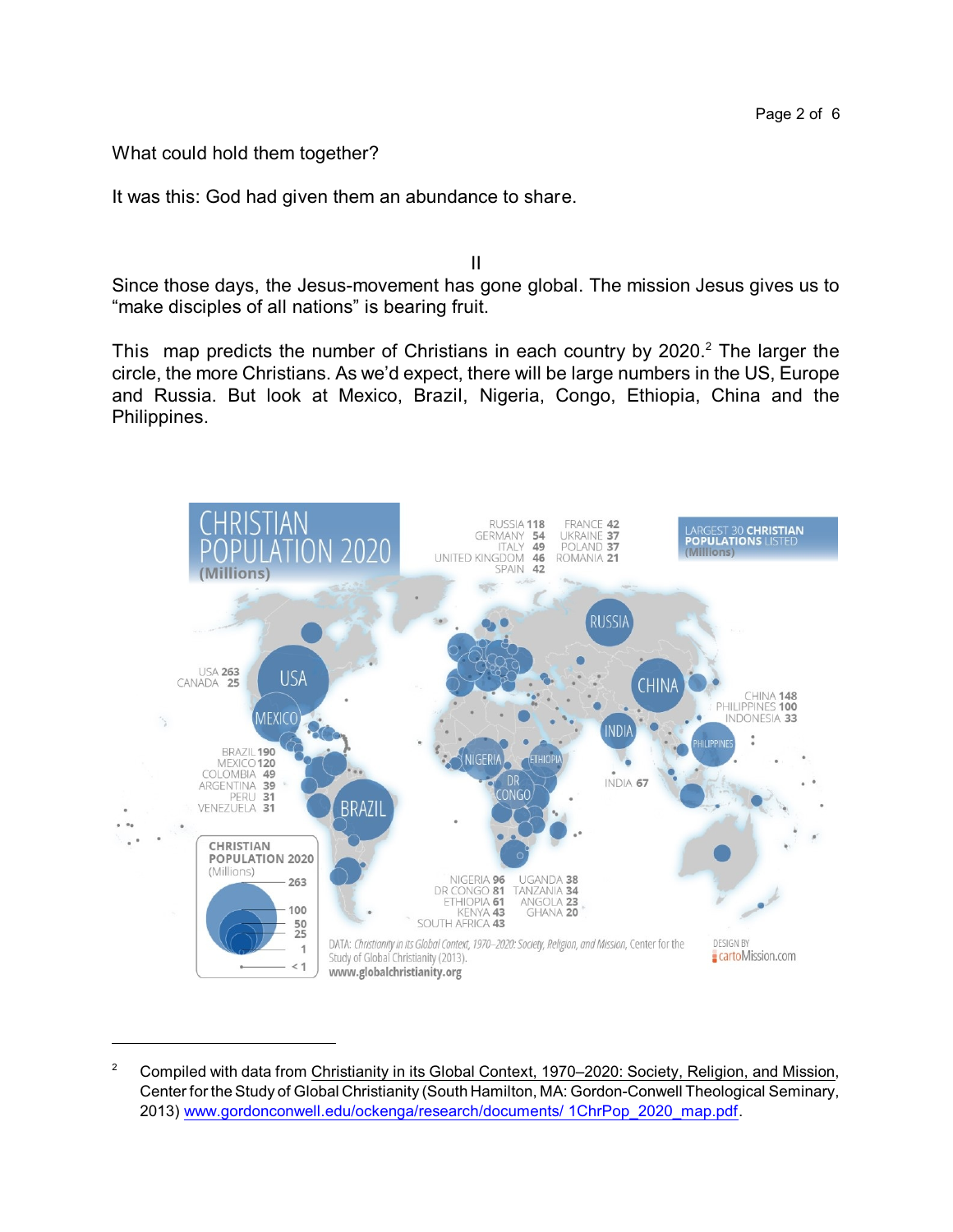These next charts show where Christians are and how that is changing.<sup>3</sup>



## **Global Christianity: 2015**

In 2015, the largest number were in Europe (blue), followed closely by Latin America (red) and Africa (green), each with about a quarter of the world's Christians. North America had 13%.

Look at what they're predicting by the start of the next century.

<sup>&</sup>lt;sup>3</sup> Corey Williams, "The Shifting Centre of Global Christianity" Leiden Religie Blog (Leiden, NL: University of Leiden,February 6, 2016) [leidenreligieblog.nl/index.php/articles/the-shifting-centre-of-global-christianity](https://leidenreligieblog.nl/index.php/articles/the-shifting-centre-of-global-christianity)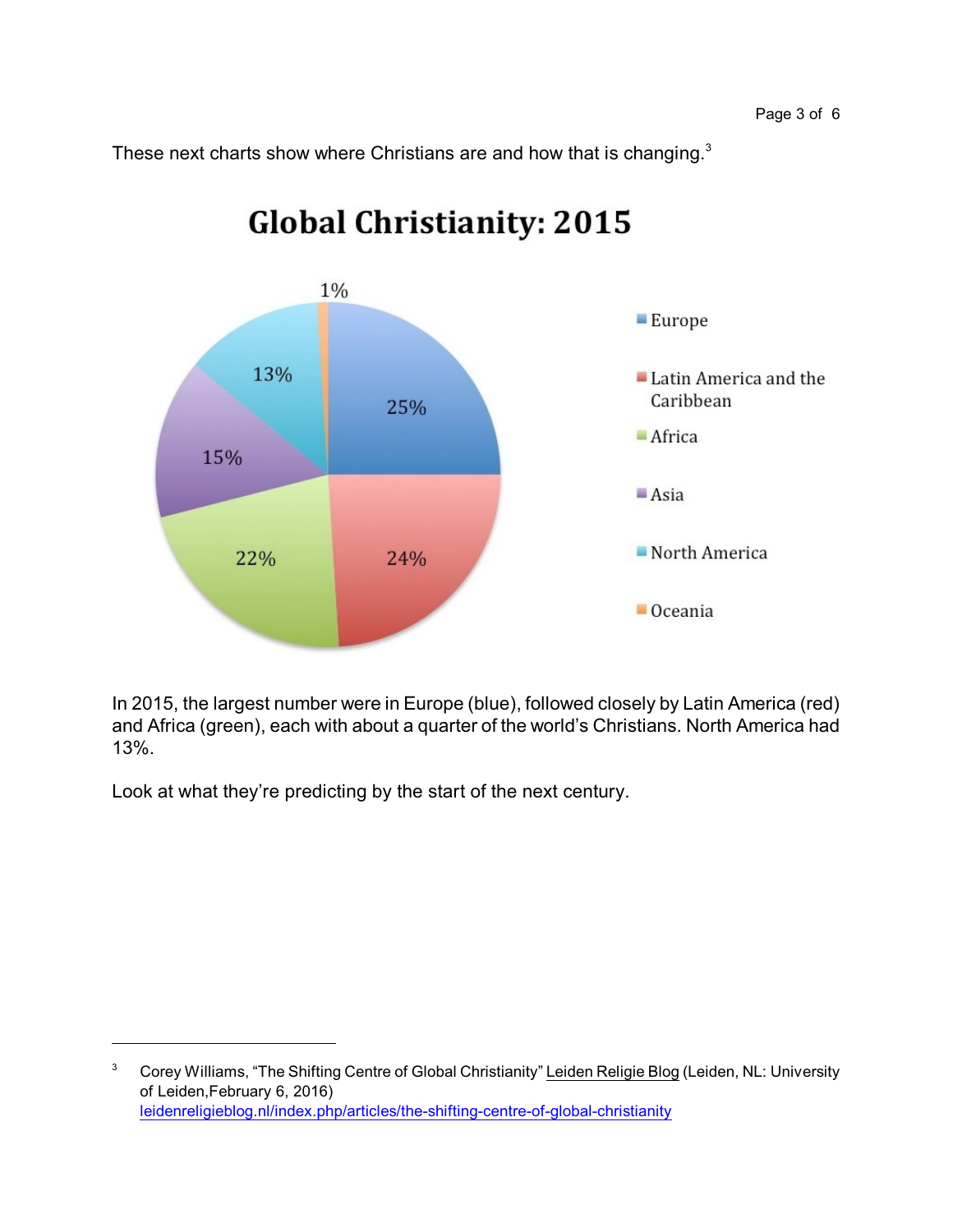## **Global Christianity: 2100**



More than half of Christians will live in Africa (green). Followed by Latin America and the Caribbean (red) and Asia (purple). North America and Europe combined, where Christianity was centred for more than a millennium, will be home to less than 20%.

This is the Holy Spirit at work. Just as the Spirit moved Paul to bring the Good News beyond the Jewish people, so now the Spirit is growing thriving Christian communities in places where they hardly existed a century ago.

Our sisters and brothers in Christ might look different from us, sound different, and act differently. They can have ways of worshipping, praying, believing, and living the Christian life that are new to us, and sometimes challenging. Do not be surprised. From the beginning, this is how God does things.

What holds us together?

It is this: God has given us an abundance to share.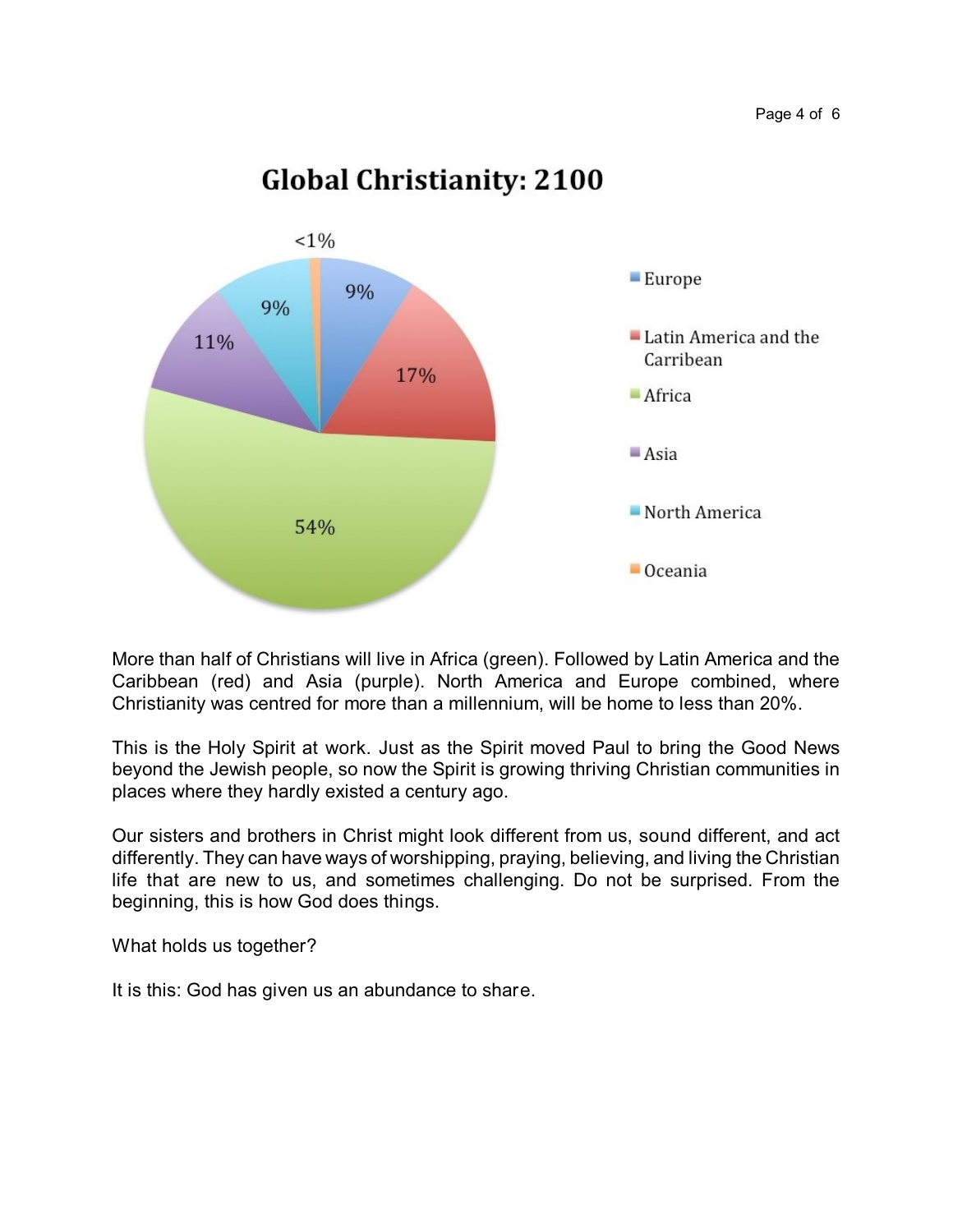III

Back to that beginning, and those three communities Paul was dealing with.

What had the Christians in Jerusalem shared? Jesus! Many of them had known him during his earthly ministry. They had kept, safeguarded and passed on the Good News of his life, death and resurrection. Though they were still trying to get their heads around the Gentile thing, they were supporting Paul and what he was doing in places like Macedonia and Corinth.

What did those congregations in Macedonia and Corinth have to share? The folks in Jerusalem needed financial help. Paul asked those in Corinth, Macedonia and elsewhere to donate money.<sup>4</sup>

Paul reminded them what Jesus has for us.

*You know the grace of our Lord Jesus Christ.*

*He was rich*  [he was the Son, the One God with the Father and the Spirit]*,* 

*and he became poor for your sake,* [he became one of us, even like a slave, crucified]

*so that through his poverty you could become rich.*

We belong to Jesus because we know he has given us his abundant, overflowing gift himself! The riches of Jesus's grace and mercy are now ours to overflowing.

Jesus has made us, in our own far-flung congregations, dependent on each other. None of us can make it on our own. That is how he has designed us. We are joined in an economy of sharing because we all belong to Jesus.

Tis collection for Jerusalem which Paul was working on was a powerful symbol of this deep truth: we are all in the family of Jesus. Despite our diversities and differences, we have a partnership of sharing in Jesus' life, his mission and his gifts.<sup>5</sup>

The Corinthians had already pledged their support. This had inspired the Macedonians who, though poor, gave as much and even more than they could afford. The awkward thing was that the Corinthians had not yet followed through on their promise. So Paul is 'encouraging' them. He is not trying to guilt. He wants to inspire them. Sharing needs to be free and willing. So he tells them what the Macedonians have been doing.

<sup>5</sup> The Greek word for this partnership is *koinonia*.